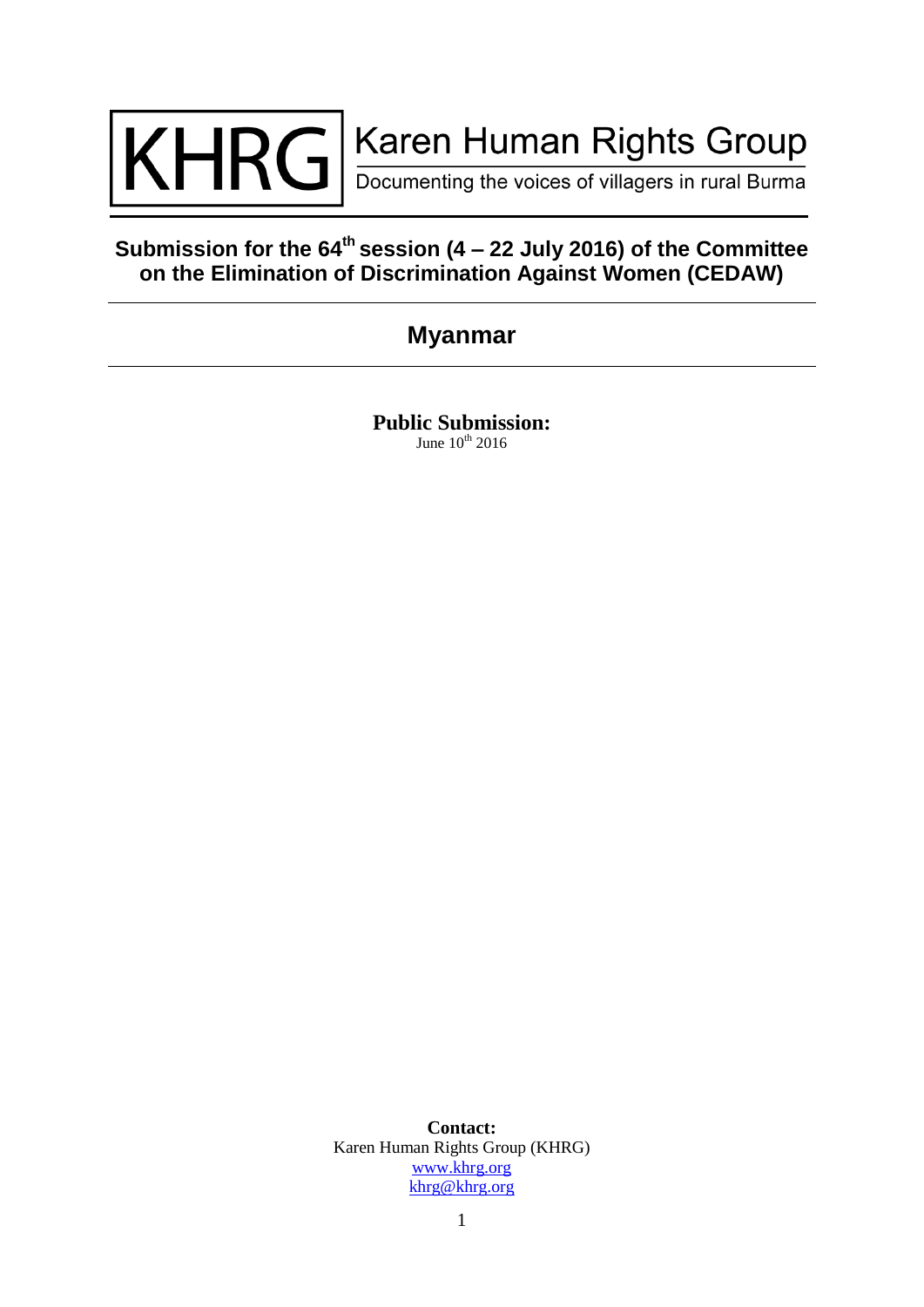# **Executive summary**

- 1. In this submission, Karen Human Rights Group (KHRG) provides information concerning human rights issues affecting women in southeast Myanmar. The time period covered in this submission is from January 2012 to March 2016, which is a period characterised by dramatic and substantial changes in Myanmar, including the political reform process; the 2012 preliminary ceasefire agreement between the Karen National Union (KNU) and the government of Myanmar; the 2015 Nationwide Ceasefire Agreement; and the November 2015 general election, in which the National League for Democracy won a landslide victory, marking a change of course from the previous reign of consecutive military-backed governments.
- 2. Organisational information will be addressed first in a brief summary of KHRG and its operations and then KHRG's research and data collection methodology will be detailed. After these initial sections, KHRG's key findings related to human rights and discrimination of women in southeast Myanmar will be presented. The key findings will address the issues of gender inequality of (rural) women in political and public life; gender-based violence (GBV); rural women and girls' access to education and healthcare, in particular maternal healthcare; and land confiscation and livelihood issues affecting rural women. Each of the key findings will start with a relevant quote from a local woman which is in line with KHRG's mission to project the voices of villagers. The sections will conclude with concrete recommendations to the government

# **Organisational information**

3. KHRG is an independent, local organisation committed to improving the human rights situation in southeast Myanmar by projecting the voices of villagers and supporting their strategies to claim human rights. We train locals to document villagers' stories and gather evidence of human rights abuses, disseminate this information worldwide, and work with local villagers to enhance strategies to resist human rights abuses. KHRG has documented abuses since 1992 and is recognised internationally as a leading authority on human rights in southeast Myanmar.

# **Methodology**

## **Sources:**

4. This submission mostly draws on sources used for KHRG's forthcoming thematic report on the situation of women in southeast Myanmar. As the women's thematic report will be published after this submission, some of the sources referred to are not yet published on our website. However, they will be published as an appendix to KHRG's forthcoming women's thematic report in the course of July 2016. The source information is also available upon request before that date. The women's thematic report is based on an analysis of 1,048 documents, including 98 interviews with women, collected by KHRG between January 2012 and March 2016.

## **Geographic area:**

5. Research used for this submission was conducted in southeast Myanmar in an area locally defined as 'Karen State'. KHRG divides this region into seven research areas.<sup>1</sup> According to designations used by the government of Myanmar, these research areas include all or portions of Kayin and Mon states and significant parts of Bago and Tanintharyi regions.

#### **Research methods:**

6. Research was conducted by both full-time and volunteer field researchers (all of them local community members). KHRG reports including those relied on for this submission draw mostly from qualitative interviews with local villagers, as well as photographic and film documentation. A formalised incident reporting system, field notes and trend monitoring are used to gather this information. Credibility of information was assessed according to corroboration across multiple sources; where not possible, information was checked against local trends, first by field researchers aware of local conditions and then by KHRG's information processing office.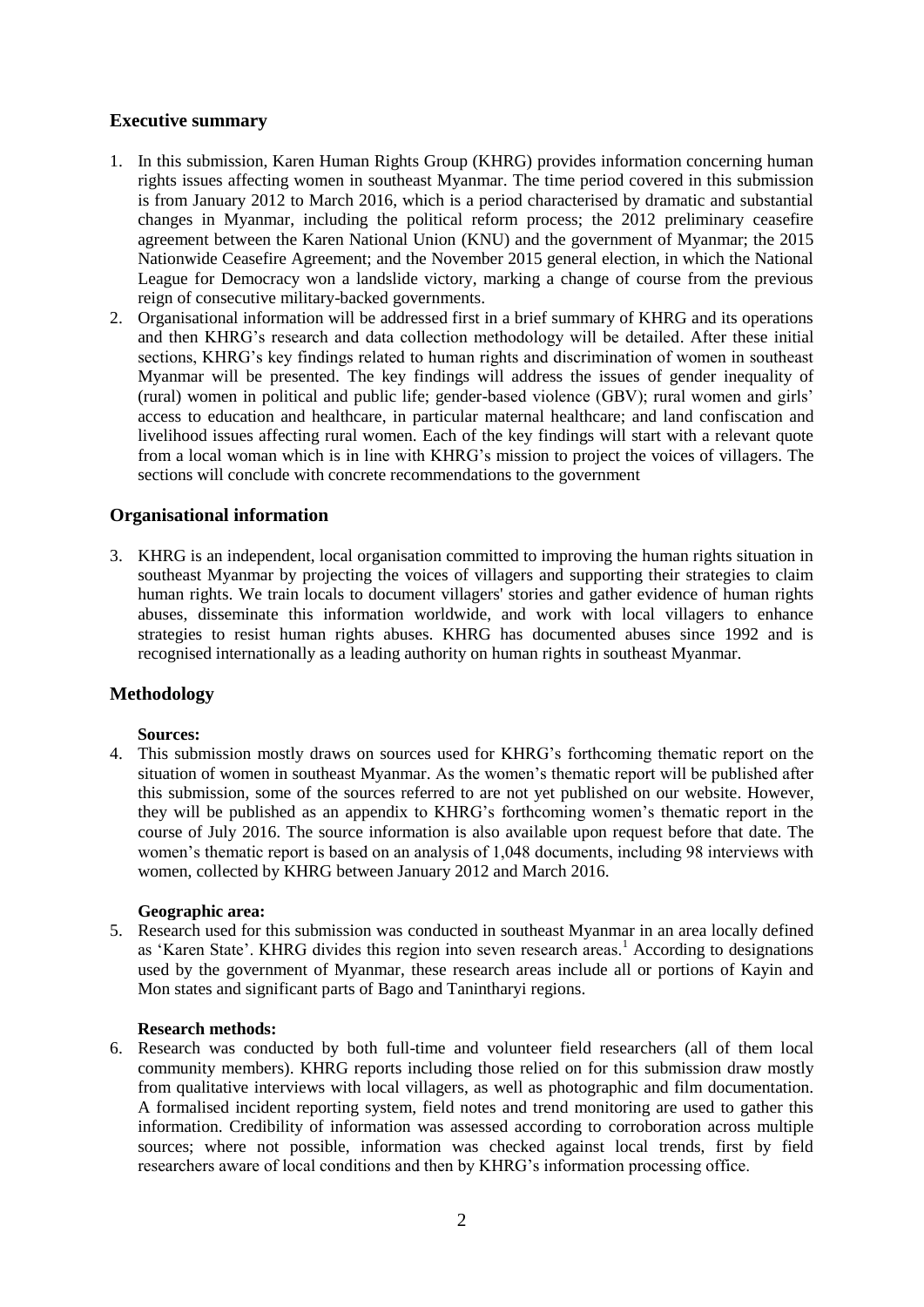### **Independence:**

7. Though KHRG often operates in or through areas controlled by various armed actors, including the government army *(Tatmadaw)* and its Border Guard Forces (BGFs), and non-state ethnic armed groups like the Karen National Liberation Army (KNLA), the Democratic Karen Benevolent Army (DKBA) and others, KHRG is independent and unaffiliated. KHRG has, on occasion, made use of KNLA escorts in areas with a likelihood of armed conflict and landmine contamination.

#### **Verification and selection bias:**

8. KHRG trains its researchers to follow a verification policy that includes gathering different types of information or reports from multiple sources, assessing the credibility of sources, and comparing the information with their own understanding of local trends. Recognising that in all cases, no one is truly 'neutral' and everyone has competing viewpoints and interests, KHRG's information-processing procedure involves the assessment of each individual piece of information prior to translation with awareness of reporting biases and with the intention of neutrality, presenting evidence from as many sources and perspectives as possible.

# **Key findings related to human rights and discrimination of women in southeast Myanmar**

## **Gender Inequality of (Rural) Women in Political and Public Life (Articles 1-4, 5, 7-8, 10 and 14 of CEDAW and CEDAW General Recommendations 3, 5, 23 and 25)**

9. *"If we look back at the past, I mean before the 2012 ceasefire,* [many] *women in the Doo Tha Htoo*  [Thaton] *area took on positions such as village leader and in sentry duty as part of the leadership. And also, if people* [the leaders of armed groups] *demanded thatch, women would usually take responsibility. But after the 2012 ceasefire, the women's roles seem to have changed. Village leaders and village secretaries* [appointed by the government] *became men, and similarly, demands* [of thatch and so on] *and forced labour are decreasing. So we can see that the role of women in that sector* [village leadership] *is getting diminished."*

Naw T--- (female, 38), Thaton District/northern Mon State (interviewed in November 2015)<sup>2</sup>

- 10. A number of women reported, similar to example above, that they had observed a retreat of women from positions of authority, such as village or village tract leader, in some areas of rural southeast Myanmar, following the reduction of conflict in the aftermath of the 2012 preliminary ceasefire, and the return of men to villages. <sup>3</sup> Women had assumed these roles as men were often absent from villages due to their participation in conflict, or having migrated.<sup>4</sup>
- 11. According to a recent study by Namati, as of March 2016, "out of all 330 townships in Myanmar, there is not one female Township Administrator" and "[o]f Village Tract/Ward Administrators, only 42 out of a total of 16,785 are women".<sup>5</sup>
- 12. Regarding the November 2015 general elections, KHRG received no information indicating discrimination based on gender in the voting process, which is a positive sign. However, KHRG did find that several women expressed that they did not see the November 2015 election as relevant to the Karen people in rural southeast Myanmar, or that they were not properly informed about the elections or the voting process on election day.<sup>6</sup>

#### *Recommendations to the government of Myanmar:*

- 13. Work towards equal representation of women in leadership positions, including women from different ethnic backgrounds and women that have returned after being displaced, at local, regional and national levels of governance, as well as representative functions at the international level, and consider the use of temporary special measures to achieve this goal, in accordance with Articles 1-4, 7 and 8 of CEDAW and CEDAW General Recommendations 5, 23 and 25.
- 14. Provide training to and build awareness of local administration offices (township and village tract level) on issues of gender inequality and (rural) women's rights, in accordance with Articles 1, 2, 5 and 14 of CEDAW and CEDAW General Recommendation 3.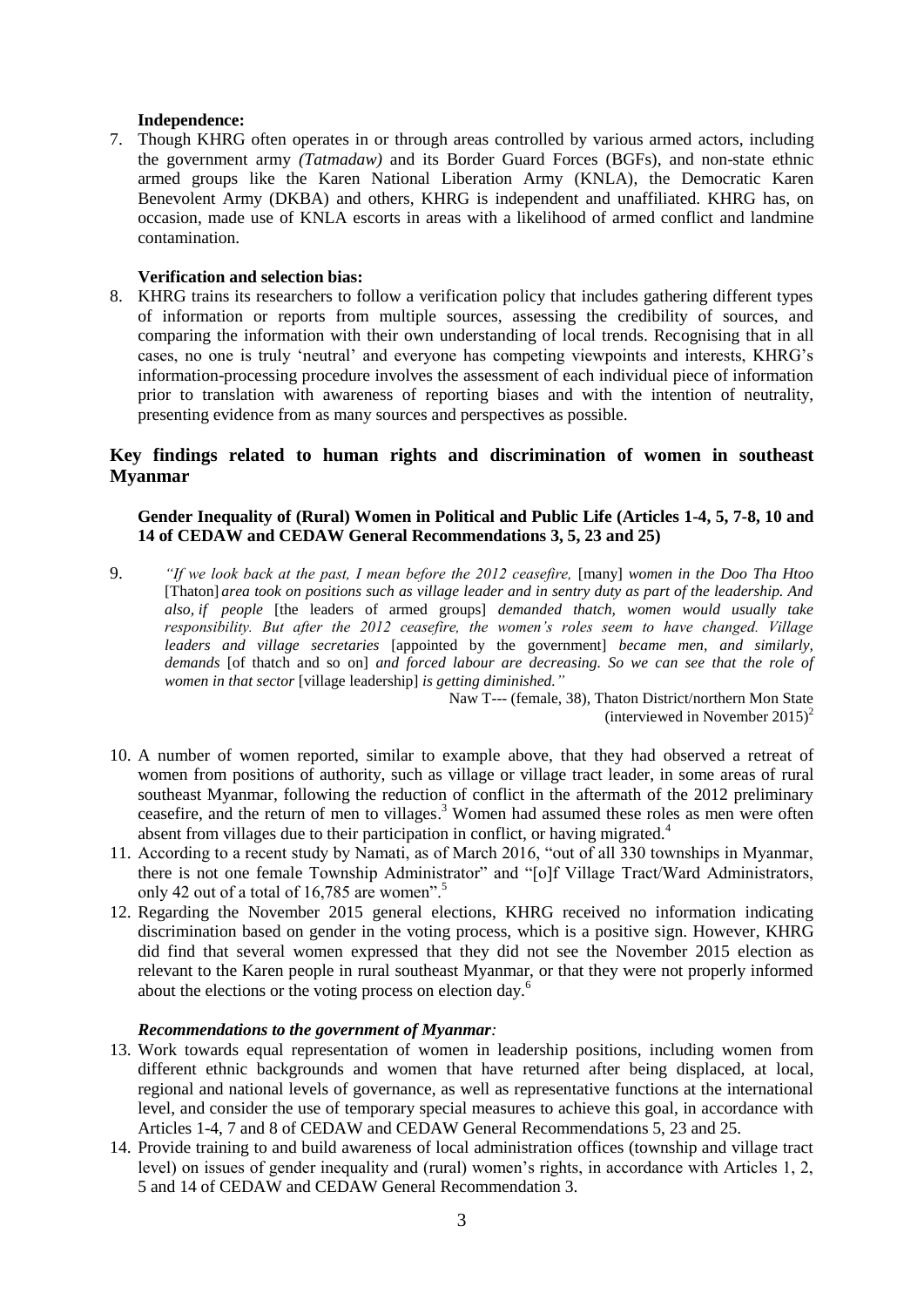15. Ensure schools include awareness raising on gender equality in their curricula in accordance with Article 10 of CEDAW and CEDAW General Recommendation 3.

## **Gender-Based Violence (GBV) (Articles 1, 2, 5, 10 of CEDAW and CEDAW General Recommendations 19 and 30)**

16. *"We do have quite a few women who suffer from mental disorders who are raped and then get pregnant. Because people don't find out* [about the rape] *unless the woman gets pregnant, it can be really difficult to help them if they cannot identify the perpetrator ... People will [frequently] blame the woman* [for the abuse]*, because she has a mental disorder … Most of the blame will go to the woman first, but some blame will also go to the man: how can they do such a thing to the woman who really doesn't know what's going on?"*

> Naw T---, representative from Karen Women's Organisation (interviewed in March 2016)<sup>7</sup>

- 17. Between January 2012 and March 2016 KHRG received 35 reports covering 16 incidents of GBV. GBV abuses included rape, attempted rape, sexual assault and sexual harassment, as described by the villagers themselves. Even though there have been fewer incidents of GBV committed by armed actors in southeast Myanmar than before January 2012, <sup>8</sup> women continue to describe security concerns, primarily the increased risk of GBV, related to the presence of the government army and BGFs.<sup>9</sup>
- 18. KHRG research shows that acts of GBV were committed by a range of powerful actors, including soldiers from the government army,<sup>10</sup> BGFs,<sup>11</sup> the KNLA<sup>12</sup> and the DKBA,<sup>13</sup> as well as village tract leaders, USDP-led government officials and ordinary community members.
- 19. Women reported that the widespread use of a methamphetamine drug, locally known as *yaba,* and alcohol among local villagers has noticeably increased the number of incidents of GBV.<sup>14</sup>
- 20. KHRG's reports show that those who experienced GBV abuses included both underage girls and adult women who were single, married or widowed. Specific cases ranged between an 11-year-old girl who was sexually assaulted by a teacher on her way to school,<sup>15</sup> and a 45-year-old woman whose husband had migrated for work, who was raped by a DKBA soldier in her house.<sup>16</sup> The range of victim profiles indicates that GBV abuses take place with little limitation on age or marital status.
- 21. Women with mental health conditions and who are less educated are especially vulnerable to GBV, and are disproportionately represented in KHRG's reports. They are often perceived as less able to physically resist abuse, and negative attitudes towards mental illness make it more difficult for them to report abuse and obtain justice for abuses against them.<sup>17</sup>
- 22. Perpetrators of sexual assault were reported to often come back to explicitly threaten and violently abuse the women they had assaulted, and their female family members, in order to deter them from reporting and speaking of the incident. Such perpetrators of GBV routinely enjoyed impunity for their actions and were able to retaliate against women who attempted to report abuse. This problem was compounded in cases where the perpetrators were powerful actors, such as military  $\epsilon$  personnel.<sup>18</sup>
- 23. A variety of factors, including the continued influence of armed groups, the male domination of local decision-making mechanisms, and negative social attitudes towards women, all restrict women's ability to report incidents of GBV and effectively access justice. Women who reported abuse were often disbelieved or judged to be responsible for their own abuse.<sup>19</sup> Typically, small sums of compensation, offered informally by perpetrators as a form of resolution in gender-based violence cases, were not deemed a sufficient or appropriate resolution by the victims.<sup>2</sup>

## *Recommendations to the government of Myanmar:*

- 24. Improve justice mechanisms and enact the Anti-Violence against Women Bill, so that women can safely report cases of gender-based violence and other abuse to local authorities who can bring the perpetrators before independent and impartial civilian courts, in accordance with Articles 1 and 2 of CEDAW and CEDAW General Recommendation 19.
- 25. Support efforts towards the de-escalation of conflict, especially near civilian areas to reduce the risk of (sexual) violence against women and to protect women from conflict, in line with Article 1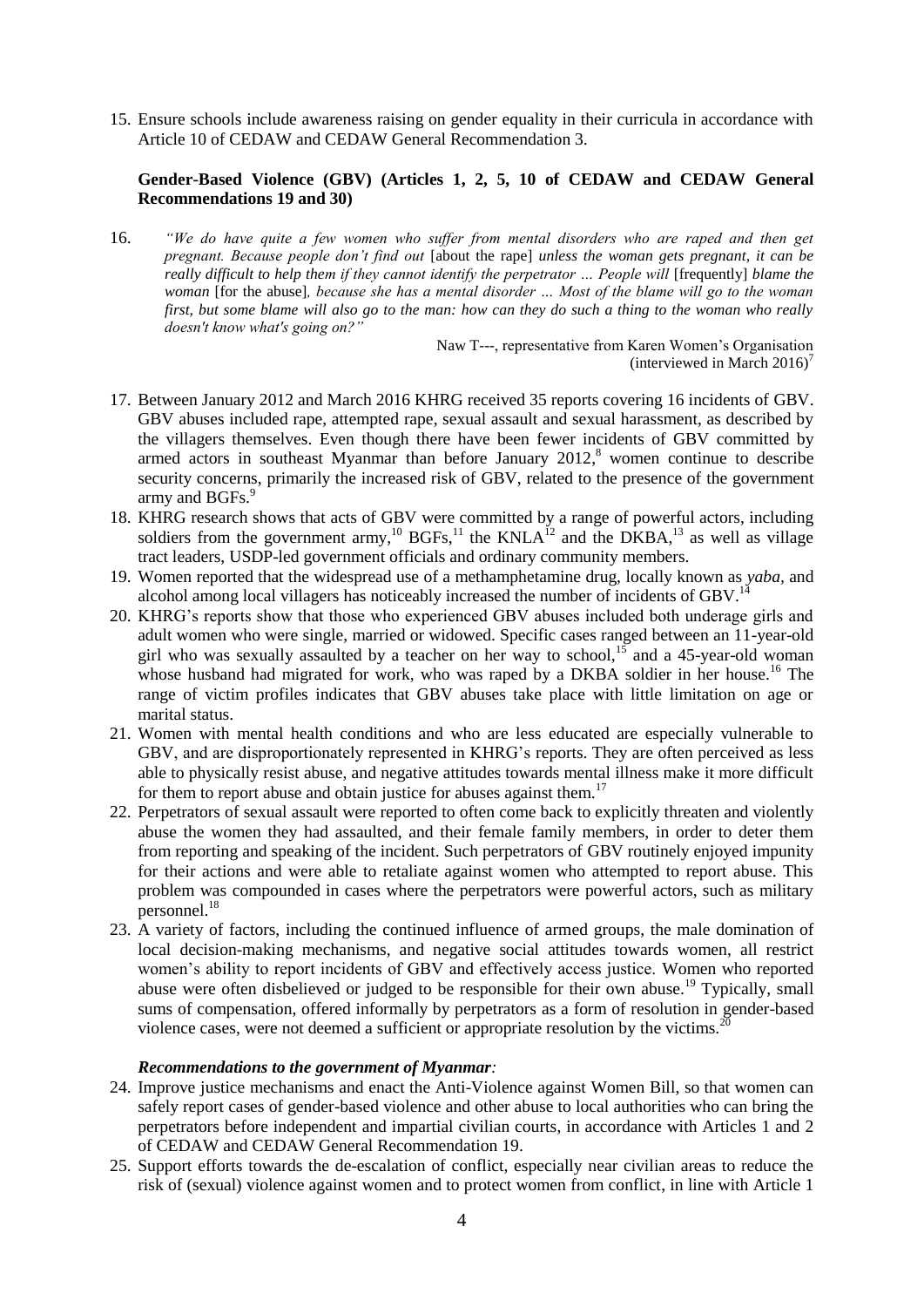of CEDAW, CEDAW General Recommendation 30, the Declaration of Commitment to End Sexual Violence in Conflict (2013) and UN Security Council resolutions on sexual violence 1325 (2000), 1820 (2008), 1888 (2009), 1960 (2010) and 2106 (2013).

- 26. Ensure that local officials, village heads, law enforcement authorities and military actors are trained in gender sensitivity to appropriately respond to cases of gender-based violence and other abuses against women and that their awareness is raised to change practices and social norms that are harmful for women, in accordance with Articles 1, 2, and 5 of CEDAW and CEDAW General Recommendation 19.
- 27. Ensure schools include awareness raising on sexual violence in their curricula in accordance with Article 10 of CEDAW and CEDAW General Recommendation 19.

## **Rural Women and Girls' Access to Education (Articles 1, 2, 5, 10 and 14 CEDAW and CEDAW General Recommendation 3)**

28. *If she goes and lives there* [Kwee Lay village]*, there will not be* [much to] *worry* [about]*, but if she goes to the city* [Bilin Town]*, she will come back if she is not happy, and we worry for her that she will be*  [morally] *corrupted.*"

> Daw K--- (female, 55), Ky--- village, Yoh Klar village tract, Bilin Township, Thaton District/northern Mon State (interviewed in February  $2013$ )<sup>21</sup>

- 29. Although the 2008 Myanmar Constitution mandates that the government of Myanmar shall implement a free and compulsory education system for all, conditions on the ground, especially in rural areas, such as the lack of physical availability of teachers and learning materials, as well as geographical and financial barriers, continue to make progress towards that goal slow.<sup>22</sup> Evidenced through KHRG reports, these inhibiting factors disproportionately impact girls' access to education.
- 30. In the reports received by KHRG between January 2012 and March 2016, the primary obstacles that prevented girls and women from accessing education were the requested school fees.<sup>23</sup> often increased with hidden fees,  $24$  which were compounded by their families' livelihood challenges.  $25$ Others reasons are the long distances between villages and post-primary schools.<sup>26</sup> Rural girls were in some instances discouraged from seeking further education in towns due to concerns for their safety and traditional attitudes preferring that they stay near to their families.<sup>27</sup>
- 31. While the financial and geographical barriers to education also impact the ability of boys to access education, the influence of these factors on girls is exacerbated by persisting social norms about women and the gender-based division of labour within households in rural Myanmar. Social norms identified as specific barriers to girls accessing education included views that they are weak and vulnerable,<sup>28</sup> which results in parents hesitating to send their daughters to school in distant towns.
- 32. In addition, women and girls are still seen as the primary family members responsible for taking care of the home and their siblings, meaning that in some cases girls stay at home rather than go to school, $^{29}$  or have to balance both their school-work and their house-work, thus impacting their ability to achieve positive education outcomes. A representative from the Karen Education Department (KED) reported that the biggest obstacle to girls' education, especially in rural areas, remains the expectation that they should marry early in order to be at optimal health for giving birth. $30$
- 33. Furthermore, women expressed that they wanted to ask questions and understand more about local education services for their children but that they faced barriers when they sought to access information regarding school policies or made suggestions on teaching materials.<sup>31</sup> In addition, a number of women felt that the quality of education delivered across southeast Myanmar depended in large part on individual staff attitudes.<sup>32</sup>

### *Recommendations to the government of Myanmar:*

34. Invest in making more middle and high schools available in rural areas, after consulting local communities, to ensure young women can access education without concern for their personal safety, in accordance with Articles 10 and 14(2)(d) of CEDAW.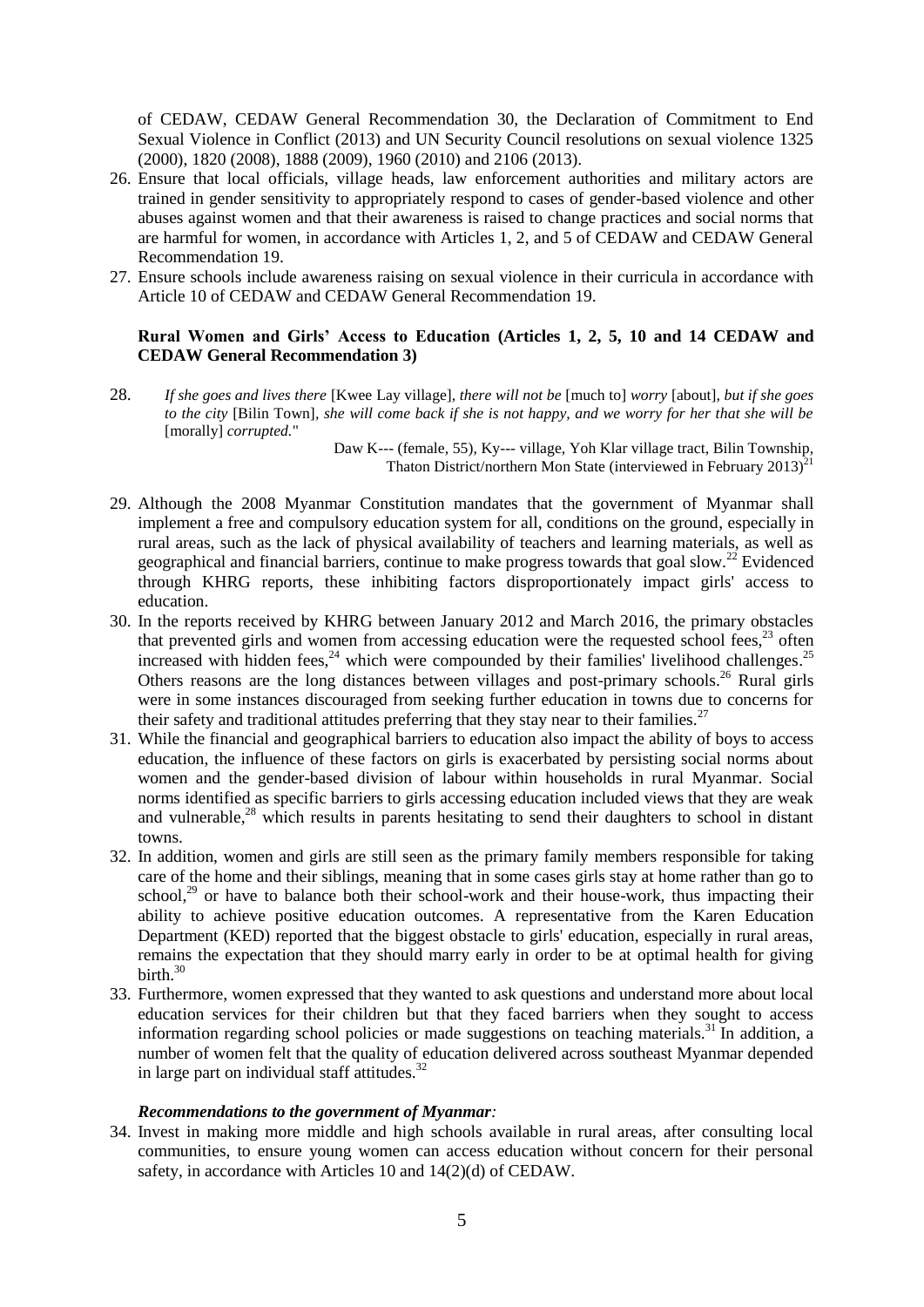35. Ensure that local officials, village heads, and community members are trained in gender sensitivity to change practices and social norms that are harmful for women and girls' (access to) education, in accordance with Articles 1, 2, 5 and 10 of CEDAW and CEDAW General Recommendation 3.

### **Rural Women and Girls' Access to Healthcare, in particular Maternal Healthcare (Articles 1, 12 and 14 CEDAW and CEDAW General Recommendation 24)**

36. *"On May 29th 2014, in Toungoo District, Thandaunggyi Township, a villager from A--- village delivered her baby. There were mid-wives appointed by the* [Myanmar] *government, but they were never in the village. She had to deliver the baby with a hired* [non-formally trained] *midwife. Because she delivered the baby with a hired* [non-formally trained] *midwife, it took so long that her placenta did not come out and the hired midwife* [had to] *cut her placenta out with scissors. The blood ran without stopping and she died. If there were midwives* [from the Myanmar government] *and medicine, we could have saved the pregnant woman.*"

Situation Update written by a KHRG researcher, Thandaunggyi Township, Toungoo District/northern Kayin State (received in July 2014)<sup>33</sup>

- 37. Although the government has claimed that its Department of Health provides "comprehensive health care throughout the country including remote and hard to reach border areas,  $134$  KHRG reports suggest that access to healthcare in rural southeast Myanmar is lacking for women, especially concerning maternal health and the affordability of medical treatment. Many women still cannot afford to deliver their babies in the hospital; some give birth at home without access to a healthcare professional and risk their health and their lives. This reality can be gauged in Myanmar's overall maternal mortality rate which in 2015 stood at 178 deaths per 100,000 live births.<sup>35</sup> A UNFPA report on Myanmar, using 2014 statistics, states that "76 per cent of deliveries" take place at home, where nearly 90 per cent of maternal deaths occur."<sup>36</sup>
- 38. In rural southeast Myanmar, many villages do not have a clinic or medical staff, with local villagers often taking up healthcare duties without receiving adequate training. This results in cases where patients are given the wrong medicine, either due to negligence or the correct medicines simply not being available.<sup>37</sup> In addition, when midwives and local health workers refer patients to the town hospital or clinic<sup>38</sup> where medicine is physically available, its price and the cost of treatment at the hospital are too high for the majority of rural villagers to afford,  $39$  the standard of treatment varies dramatically,<sup>40</sup> and the travelling time to the hospital can be extremely long.<sup>41</sup> The lack of availability of government supported medical staff in rural areas is a serious concern for pregnant women, many of whom have to resort to delivering their babies away from hospital. $42$
- 39. Between the January 2012 and March 2016, women in Karen areas of southeast Myanmar generally reported that they were suspicious and distrustful of central government-led health initiatives.<sup>43</sup> Women expressed doubts over government staff training and skill, and incidences were reported of untrained healthcare workers prescribing incorrect dosages of medicines.<sup>44</sup> Women expressed that they wanted to ask questions and understand more about local health services and mass drug administration campaigns but that they faced barriers when they sought to access information or made suggestions.<sup>45</sup>

## *Recommendations to the government of Myanmar:*

- 40. Ensure that healthcare, in particular maternal healthcare, is made available and affordable for all women in rural areas without discrimination, in accordance with Articles 12 and 14(2)(b) of CEDAW and CEDAW General Recommendation 24.
- 41. Ensure that future health campaigns are implemented through discussion and collaboration with and informed consent of rural women and coordinate with locally trusted healthcare providers before implementing these campaigns in rural areas, in accordance with Articles 12 and 14 of CEDAW and General Recommendation 24.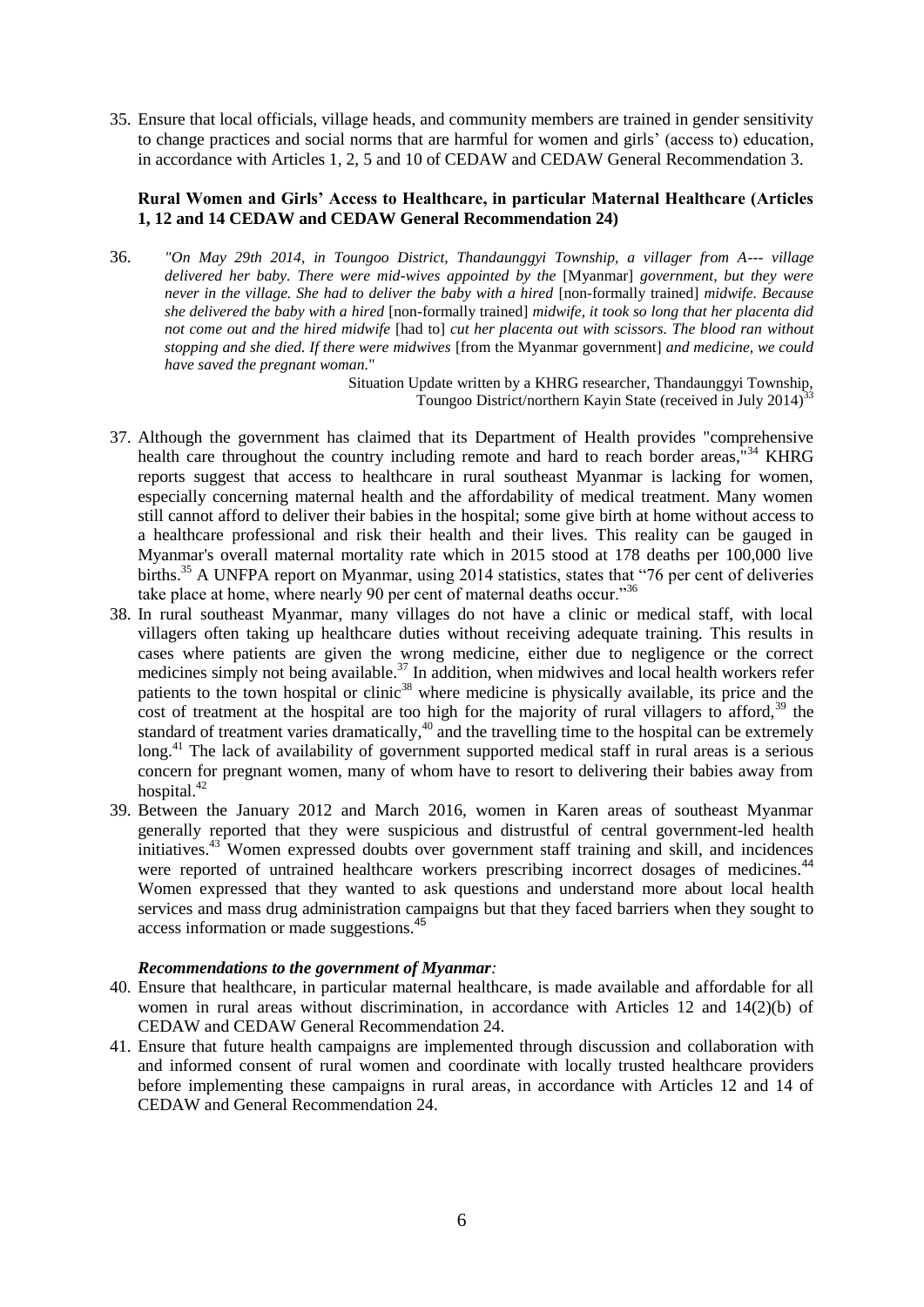### **Land Confiscation and Livelihood Issues Affecting Rural Women (Articles 1, 2, 5, 14-16 of CEDAW and CEDAW General Recommendations 3, 21 and 27)**

42. *"I do not have any place* [to live right now]*. My mother-in-law also does not have any children or a husband beside her and I have already asked her to come and live with me. However, as my plot* [of land] *has been destroyed, we have to live in other people's houses. If I have more children and if they*  [the owner of the house where she is temporarily living] *do not provide me with any place to live, I will have no place to live and I might have to go and live in the forest. And if we do not dare to live in the forest, there is only one other option; I need to go to live in a refugee camp."*

> 43. Naw A--- (female, 27), Kawkareik Township, Dooplaya District/ southern Kayin State (interviewed in July 2013)<sup>46</sup>

- 44. From January 2012 through to March 2016, KHRG received 77 reports of incidents of land confiscation affecting women in southeast Myanmar, making land confiscation the human rights abuse experienced by women most frequently reported to KHRG. Land confiscation perpetrators included the *Tatmadaw*, BGFs, national and international businesses, and the government of Myanmar. Women highlighted the negative impact this had on their livelihoods, and an array of challenges in attempting to access and utilise justice mechanisms.
- 45. Women's tenure over their land is recognised as insecure in southeast Myanmar.<sup>47</sup> This is to a large extent attributed to issues of gender inequality, such as traditional land inheritance falling along male lines; land titles ordinarily registered in the names of male family members; and customary land usage not being recognised by the government.<sup>48</sup> Notably, single women, women who were widowed, and women whose husbands were not living with them, reported feeling a heightened vulnerability with regard to land confiscations.<sup>49</sup>
- 46. Projects identified as causing increased land confiscation were most commonly in the form of infrastructure developments,<sup>50</sup> for military purposes,<sup>51</sup> commercial agriculture,<sup>52</sup> and mining<sup>53</sup>. Women expressed a desire to be involved in consultations related to development projects in order to ensure positive benefits for their communities. $54$
- 47. The impacts of land confiscation which were identified to be of particular concern by female community members included the loss of their independent livelihoods, primarily farming;<sup>55</sup> access to food;<sup>56</sup> their ability to support their children without owning their own land;<sup>57</sup> the increased vulnerability of widows who had lost land and were not economically supported in any way:<sup>58</sup> and the physical insecurity when in some instances women were threatened with arrest when they refused to move out from their land.<sup>59</sup>
- 48. In the majority of cases, women faced significant obstacles to their being able to access justice, related to land confiscation cases. These included difficulties in meeting with authorities, and villagers' lack of access to clear information on the details of confiscations.<sup>60</sup> When compensation was promised or given, women were typically unsatisfied with the amounts offered.<sup>61</sup>
- 49. As a result of landmines, despite the current Nationwide Ceasefire Agreement, rural women in southeast Myanmar reported that they continued to face the severe consequences of landmine contamination. These included death and injury,<sup>62</sup> and livelihood challenges related to the loss of livestock,<sup>63</sup> or access restrictions to contaminated farmlands and forests.<sup>64</sup> Women who had been left widowed, after their husbands stepped on landmines, reported serious grievances to KHRG as they struggled to provide for their families.<sup>65</sup> In many of the landmine incidents reported to KHRG, true access to justice did not occur. Women often did not receive compensation from the perpetrators, or they remained unsure as to who the perpetrator actually was.<sup>66</sup>
- 50. Arbitrary taxation demands by a powerful authority or multiple authorities in a particular area, whether it be the government, *Tatmadaw*, BGFs or non-state ethnic armed groups affected rural women through taxation on livelihood activities, such as farming, logging, and travelling.<sup>67</sup> These were often reported to be linked to previously mentioned issues, such as land confiscation, and backed up with the threat of violence for non-compliance. Extortion cases, which negatively affect rural women's livelihoods, also took place, albeit on a smaller scale, and involved the Myanmar police asking women to pay bribes.<sup>68</sup>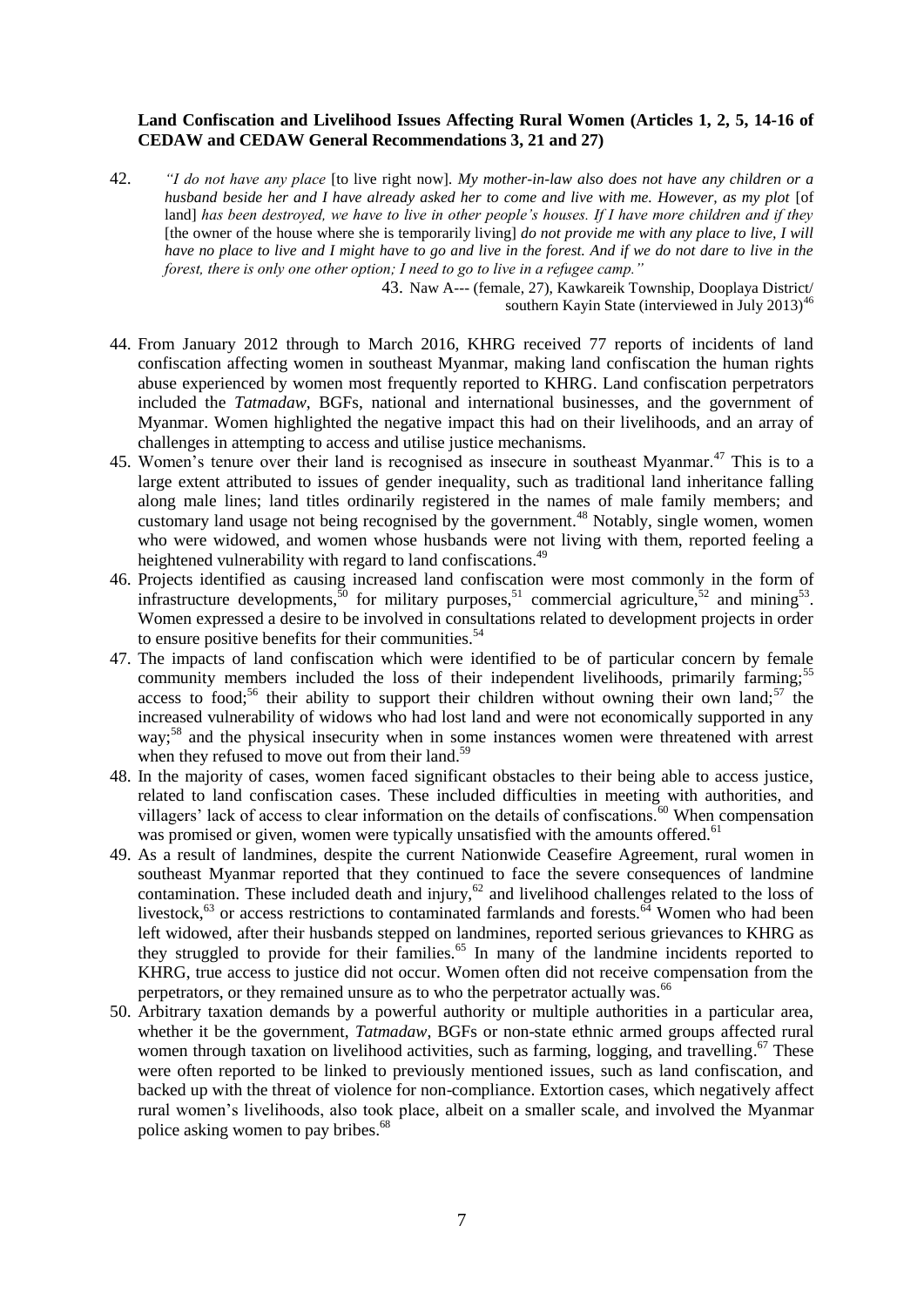#### *Recommendations to the government of Myanmar:*

- 51. Improve justice mechanisms so that women can safely report cases of land confiscations and other abuse to local authorities who can bring the perpetrators before independent and impartial civilian courts, in accordance with Articles 1 and 2 of CEDAW.
- 52. Provide training to and build awareness of local administration offices (township and village tract level) on issues of gender inequality and (rural) women's rights, including on the right of women (and men) to (jointly) register their land, in accordance with Articles 1, 2, 5, 14-16 of CEDAW and CEDAW General Recommendations 3, 21 and 27.
- 53. Address livelihood concerns rural women face due to land confiscations, landmines, and other human rights abuses – by supporting them with health care, counselling, education, and social security programmes, in accordance with Article 14 of CEDAW.

### **Other issues:**

### *Recommendations to the government of Myanmar:*

54. Ratify the Optional Protocol to CEDAW (OP-CEDAW) so that women can submit individual complaints to the CEDAW Committee.

## **Endnotes**

<u>.</u>

 $\frac{15}{15}$  See source #14-99-A1-I1 (available upon request).

 $1$  The seven research areas in Karen state are locally defined Thaton, Toungoo, Nyaunglebin, Mergui-Tavoy, Hpapun, Dooplaya and Hpa-an districts.

<sup>&</sup>lt;sup>2</sup> See source #15-119-A1-I1 (available upon request).

<sup>&</sup>lt;sup>3</sup> See sources #15-119-A1-I1; and #15-121-A1-I1 (available upon request).

<sup>&</sup>lt;sup>4</sup> KHRG reported on this in its earlier women's thematic report in November 2006. See chapter III in *Dignity in [the Shadow of Oppression: The abuse and agency of Karen women under militarisation](http://khrg.org/2006/11/dignity-shadow-oppression-abuse-and-agency-karen-women-under-militarisation)*, KHRG, November 2006.

<sup>5</sup> See: *[Gendered Aspects of Land Rights in Myanmar: Evidence from Paralegal Casework](https://namati.org/wp-content/uploads/2016/03/Namati-Gender-policy-brief-FINAL-1.pdf)*, Namati, April 2016.

<sup>&</sup>lt;sup>6</sup> See sources #15-120-A1-I1 and #15-123-A1-I1 (available upon request). See also KHRG's commentary: "*The [2015 Elections and Beyond: Perspectives from villagers in rural southeast Burma/Myanmar](http://khrg.org/2016/02/2015-elections-and-beyond-perspectives-villagers-rural-southeast-burmamyanmar)*," KHRG, February 2016.

 $<sup>7</sup>$  Informal interview by KHRG researchers with Naw T---, Karen Women's Organisation, March 2016 (available</sup> upon request).

<sup>&</sup>lt;sup>8</sup> See sources # 14-92-A3-I1; #15-123-A2-I1; #15-123-A1-I1; #14-53-A5-I1; #13-119-A2-I1; and #14-92-A3-I1 (available upon request).

See sources #12-137-A1-I1; #15-124-A1-I1; #12-39-T4-I2; #15-124-A1-I1; #12-154-A8-I1; #16-4-A4-I1 (available upon request)

<sup>&</sup>lt;sup>10</sup> See sources #12-147-S1: ["Papun Situation Update: Dwe Lo Township, July to October 2012,](http://khrg.org/2013/02/12-147-s1/papun-situation-update-dwe-lo-township-july-october-2012)" KHRG, February 2013; #13-108-I1: ["Thaton Incident Report: Attempted rape in Thaton Township, September 2013,](http://khrg.org/2014/08/13-108-i1/thaton-incident-report-attempted-rape-thaton-township-september-2013)" KHRG, August 2014; #14-22-I3: ["Toungoo Incident Report: Sexual assault in Thandaunggyi Township,](http://khrg.org/2014/05/14-22-i3/toungoo-incident-report-sexual-assault-thandaunggyi-township-december-2013)  [December 2013,](http://khrg.org/2014/05/14-22-i3/toungoo-incident-report-sexual-assault-thandaunggyi-township-december-2013)" KHRG, May 2014; 14-40-S1: ["Toungoo Situation Update: Thandaunggyi Township, April to](http://khrg.org/2014/12/14-40-s1/toungoo-situation-update-thandaunggyi-township-april-june-2014)  [June 2014,](http://khrg.org/2014/12/14-40-s1/toungoo-situation-update-thandaunggyi-township-april-june-2014)" KHRG, December 2014. See also sources #13-8-A3-I1 and #14-21-A1-I1 (available upon request).

 $\frac{11}{11}$  See sources #13-19-NB1: ["Rape and sexual harassment in Hpapun District, June and August 2013,](http://khrg.org/2013/11/13-19-nb1/rape-and-sexual-harassment-hpapun-district-june-and-august-2013)" KHRG, November 2013; #13-117-S1: ["Hpapun Situation Update: Bu Tho Township, August to October 2013,](http://khrg.org/2014/02/13-117-s1/hpapun-situation-update-bu-tho-township-august-october-2013)" KHRG, February 2014; and #13-9-NB1: ["Violent abuse and forced labour in Bu Tho Township, November and](http://khrg.org/2013/07/13-9-nb1/violent-abuse-and-forced-labour-bu-tho-township-november-and-december-2012)  [December 2012,](http://khrg.org/2013/07/13-9-nb1/violent-abuse-and-forced-labour-bu-tho-township-november-and-december-2012)" KHRG, July 2013. See also sources #13-117-I2 and #13-117-A6-I1 (available upon request).  $\frac{12}{12}$  See source #13-81-I1 (available upon request).

<sup>&</sup>lt;sup>13</sup> See source #15-80-A2-I1: ["Dooplaya Interview: Naw A---, July 2015,"](http://khrg.org/2016/02/15-80-a2-i1/dooplaya-interview-naw-july-2015) KHRG, February 2016.

<sup>&</sup>lt;sup>14</sup> See sources #12-145-D1: ["Woman raped and killed in Pa'an District, October 2012,](http://khrg.org/2012/12/12-145-d1/woman-raped-and-killed-paan-district-october-2012)" KHRG, December 2012; #13-108-I1: ["Thaton Incident Report: Attempted rape in Thaton Township, September 2013,](http://khrg.org/2014/08/13-108-i1/thaton-incident-report-attempted-rape-thaton-township-september-2013)" KHRG, August 2014; and Chapter IV in *[Truce or Transition? Trends in human rights abuse and local response in Southeast](Chapter:%20Drug%20production,%20use%20and%20the%20social%20impacts%20in%20Southeast%20Myanmar%20since%20the%20January%202012%20ceasefire)  [Myanmar since the 2012 ceasefire,](Chapter:%20Drug%20production,%20use%20and%20the%20social%20impacts%20in%20Southeast%20Myanmar%20since%20the%20January%202012%20ceasefire)* KHRG, June 2014.

<sup>&</sup>lt;sup>16</sup> See source #15-80-A2-I1: ["Dooplaya Interview: Naw A---, July 2015,"](http://khrg.org/2016/02/15-80-a2-i1/dooplaya-interview-naw-july-2015) KHRG, February 2016.

<sup>&</sup>lt;sup>17</sup> Informal interview by KHRG researchers with Naw T---, Karen Women's Organisation, March 2016 (available upon request). See also source #15-8-NB1: ["Rape and violent threats in Kawkareik Township,](http://khrg.org/2015/07/15-8-nb1/rape-and-violent-threats-kawkareik-township-dooplaya-district-april-2014-may-2015)  [Dooplaya District, April 2014 to May 2015,](http://khrg.org/2015/07/15-8-nb1/rape-and-violent-threats-kawkareik-township-dooplaya-district-april-2014-may-2015)" KHRG, July 2015. See also source #14-21-A1-I1 (available upon request).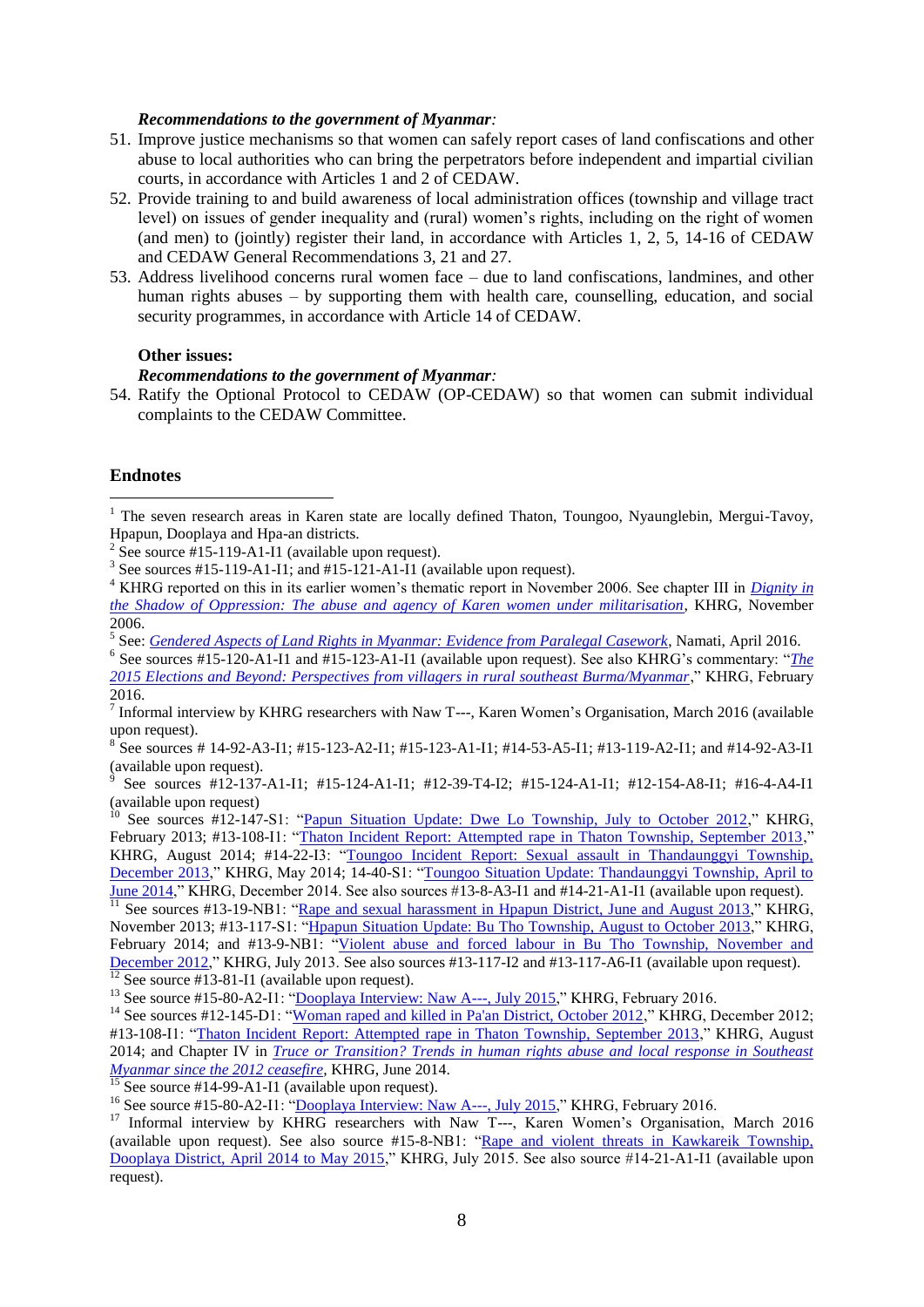<sup>18</sup> See sources #15-8-NB1: "Rape and violent threats in Kawkareik Township, Dooplaya District, April 2014 to [May 2015,](http://khrg.org/2015/07/15-8-nb1/rape-and-violent-threats-kawkareik-township-dooplaya-district-april-2014-may-2015)" KHRG, July 2015; #15-80-A2-I1: ["Dooplaya Interview: Naw A---, July 2015,](http://khrg.org/2016/02/15-80-a2-i1/dooplaya-interview-naw-july-2015)" KHRG, February 2016. See also sources #14-99-A1-I1; #13-81-I1 (available upon request).

<sup>19</sup> See sources #15-80-A2-I1: ["Dooplaya Interview: Naw A---, July 2015,](http://khrg.org/2016/02/15-80-a2-i1/dooplaya-interview-naw-july-2015)" KHRG, February 2016; and 15-8-NB1: ["Rape and violent threats in Kawkareik Township, Dooplaya District, April 2014 to May 2015,](http://khrg.org/2015/07/15-8-nb1/rape-and-violent-threats-kawkareik-township-dooplaya-district-april-2014-may-2015)" KHRG, July 2015.

<sup>20</sup> See sources #12-147-S1: ["Papun Situation Update: Dwe Lo Township, July to October 2012,](http://khrg.org/2013/02/12-147-s1/papun-situation-update-dwe-lo-township-july-october-2012)" KHRG, February 2013; and #13-19-NB1: ["Rape and sexual harassment in Hpapun District, June and August 2013,](http://khrg.org/2013/11/13-19-nb1/rape-and-sexual-harassment-hpapun-district-june-and-august-2013)" KHRG, November 2013. See also source #14-99-A1-I1 (available upon request).

<sup>21</sup> See source #13-21-A3-I1 (available upon request)..

 $\overline{a}$ 

 $22$  For an in-depth analysis of improvements and challenges in education in southeast Myanmar since the 2012 ceasefire, see p. 137 of *[Truce or Transition? Trends in human rights abuse and local response in Southeast](http://khrg.org/2014/05/truce-or-transition-trends-human-rights-abuse-and-local-response)  [Myanmar since the 2012 ceasefire](http://khrg.org/2014/05/truce-or-transition-trends-human-rights-abuse-and-local-response)*, KHRG, May 2014.

 $^{23}$  See source #14-56-A1-I1 (available upon request)

<sup>24</sup> See sources #13-111-A2-I1; #15-79-A2-I1 (available upon request)

<sup>25</sup> See sources #13-99-P1; #14-95-P1; and #12-81-P1 (available upon request)

<sup>26</sup> See source #14-95-P1 (available upon request)

 $27$  This information is drawn from an informal interview by KHRG researchers with Naw L---, KTWG, November 2015. See also source #13-21-A3-I1 (available upon request)

<sup>28</sup> This information is drawn from an informal interview by KHRG researchers with Naw L---, Karen Teacher Working Group (KTWG), November 2015.

 $^{29}$  See source #14-95-P1 (available upon request).

<sup>30</sup> This information is drawn from an informal interview by KHRG researchers with Naw H---, KED, October 2015.

<sup>31</sup> See sources #12-154-A8-I1; #13-119-A2-I1; and #13-8-A3-I1 (available upon request).

 $32$  See sources #40: ["Nyaunglebin Interview: Daw U---, December 2012,](http://khrg.org/2014/07/13-9-a6-i1/nyaunglebin-interview-daw-u-december-2012)" KHRG, July 2014; #15-14-A4-I1: ["Toungoo Interview: Naw A---, January 2015,](http://khrg.org/2015/10/15-14-a4-i1/toungoo-interview-naw-january-2015)" KHRG, October 2015. See also source #15-83-A2-I1 (available upon request).

See source #14-40-S1: ["Toungoo Situation Update: Thandaunggyi Township, April to June 2014"](http://khrg.org/2014/12/14-40-s1/toungoo-situation-update-thandaunggyi-township-april-june-2014) KHRG, December 2016.

<sup>34</sup> *[Myanmar Health Care System](http://www.moh.gov.mm/file/MYANMAR%20HEALTH%20CARE%20SYSTEM.pdf)*, Ministry of Health, The Republic of the Union of Myanmar, 2014, accessed June 2016.

<sup>35</sup> [Maternal Mortality in 1990-2015, Myanmar,](http://www.who.int/gho/maternal_health/countries/mmr.pdf) WHO, UNICEF, UNFPA, World Bank Group, and United Nations Population Division Maternal Mortality Estimation Inter-Agency Group, accessed June 2016.

<sup>36</sup> *[UNFPA Myanmar: Country Profile](http://countryoffice.unfpa.org/myanmar/2009/11/11/1545/country_profile/)*, United Nations Population Fund, accessed June 2016.

<sup>37</sup> See source #14-40-S1: ["Toungoo Situation Update: Thandaunggyi Township, April to June 2014"](http://khrg.org/2014/12/14-40-s1/toungoo-situation-update-thandaunggyi-township-april-june-2014) KHRG, December 2016; and source #14-10-S1: "Dooplaya Situation Update: Kyonedoe Township, September to [December 2013"](http://khrg.org/2014/09/14-10-s1/dooplaya-situation-update-kyonedoe-township-september-december-2013) KHRG, September 2014. See also: #12-87-A1-I1 (available upon request).

 $\frac{38}{38}$  See source #14-45-A1-I1 (available upon request).

<sup>39</sup> See sources #12-87-A1-I1; #14-45-A2-I1; #14-45-A2-I4; #14-51-S1 and 13-108-A2-I1 (available upon request).

 $40$  The Mae Tao Clinic in Mae Sot, Thailand, which offers free medical treatment to people from Myanmar, is seeking to improve this situation by training traditional midwives in southeast Myanmar in safe birthing practices. This information is taken from an informal interview by KHRG researchers with Dr C---, Mae Tao Clinic,  $5<sup>th</sup>$  November 2015 (available upon request).

<sup>41</sup> See sources #15-38-A4-I1; and #15-14-A4-I1 (available upon request).

<sup>42</sup> See sources #14-40-S1: ["Toungoo Situation Update: Thandaunggyi Township, April to June 2014"](http://khrg.org/2014/12/14-40-s1/toungoo-situation-update-thandaunggyi-township-april-june-2014) KHRG, December 2016; #14-63-A3-I1: ["Hpa-an Interview: Saw A---, May 2014"](http://khrg.org/2015/05/14-63-a3-i1/hpa-an-interview-saw-may-2014) KHRG, May 2015. See also sources #14-51-S1; and #12-87-A1-I1 (available upon request).

<sup>43</sup> See source #14-63-A3-I1: ["Hpa-an Interview: Saw A---, May 2014"](http://khrg.org/2015/05/14-63-a3-i1/hpa-an-interview-saw-may-2014) KHRG, May 2015. See also source #15-41-P1 (available upon request).

<sup>44</sup> See source #14-10-S1: ["Dooplaya Situation Update: Kyonedoe Township, September to December 2013"](http://khrg.org/2014/09/14-10-s1/dooplaya-situation-update-kyonedoe-township-september-december-2013)  KHRG, September 2014; #14-63-A3-I1: ["Hpa-an Interview: Saw A---, May 2014"](http://khrg.org/2015/05/14-63-a3-i1/hpa-an-interview-saw-may-2014) KHRG, May 2015. See also source #13-99-P1 (available upon request).

 $^{45}$  See source #14-63-A3-I1: ["Hpa-an Interview: Saw A---, May 2014"](http://khrg.org/2015/05/14-63-a3-i1/hpa-an-interview-saw-may-2014) KHRG, May 2015. See also source #15-41-P1 (available upon request).

<sup>46</sup> See source #13-65-A1-I1: ["Dooplaya Interview: Naw A---, July 2013,"](http://khrg.org/2014/10/13-65-a1-i1/dooplaya-interview-july-2013) KHRG, October 2014.

<sup>47</sup> For a detailed discussion of women and land in Myanmar, see: *[Linking Women and Land in Myanmar:](https://www.tni.org/files/download/tni-nlup-gender_0.pdf)  [Recognising Gender in the National Land Use Policy](https://www.tni.org/files/download/tni-nlup-gender_0.pdf)*, Transnational Institute (TNI), February 2016.